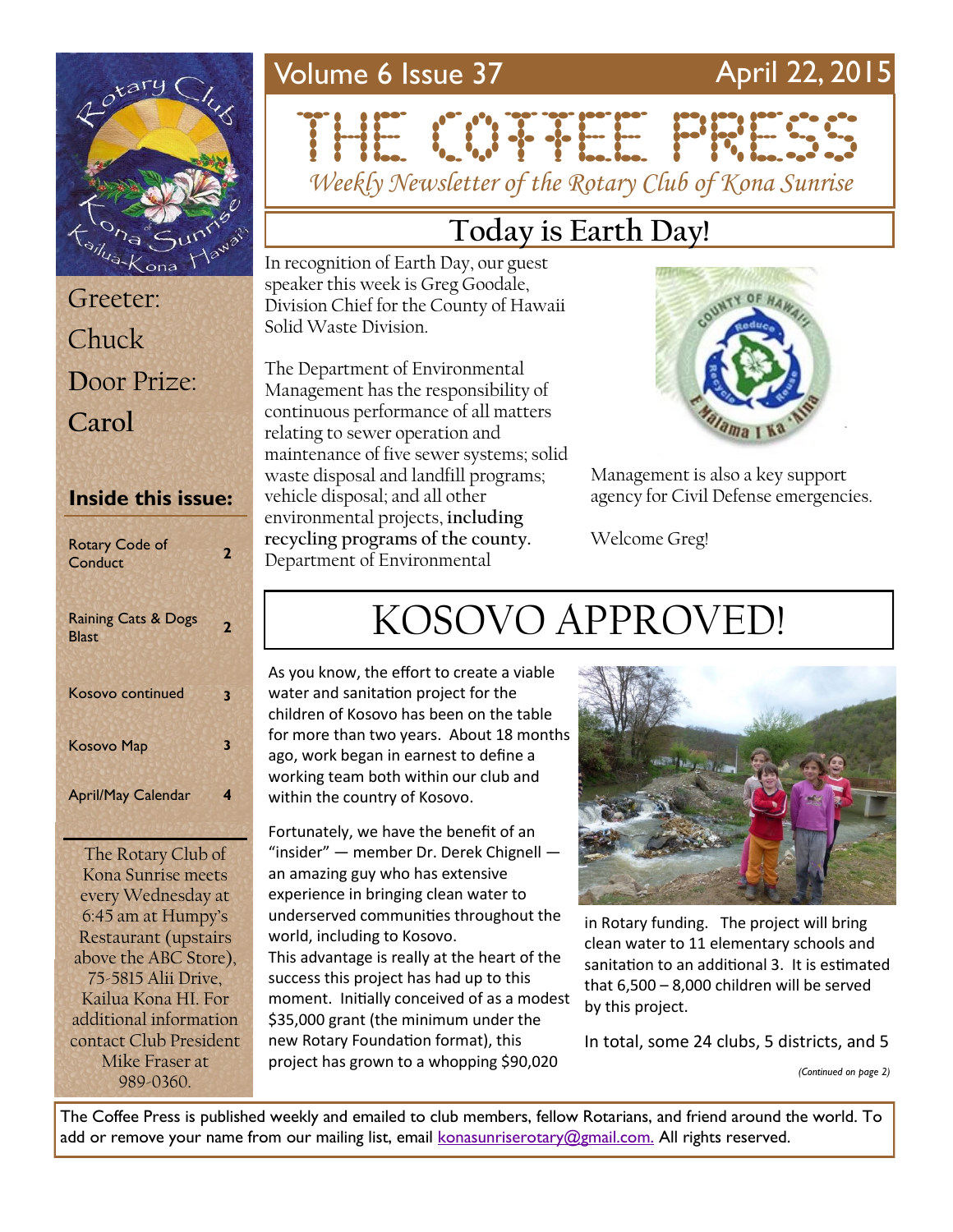#### **Page 2 Page 2**

### **ROTARY CODE OF CONDUCT**

**WARRAN** 

#### **As a Rotarian, I will:**

1. Act with integrity and high ethical standards in my personal and professional life;

2. Deal fairly with others and treat them and their occupations with respect;

3. Use my professional skills through Rotary to mentor young people, help those with special needs, and improve people's quality of life in my community and in the world;

4. Avoid behavior that reflects adversely on Rotary or other Rotarians;

5. Not seek special business or professional advantages from other Rotarians.

 $G$   $\cap$   $R$   $\cap$   $\cap$   $\cap$   $\cap$  $\bigcap$ 

And it was a BLAST! Thanks to event chair Mike May, co-chair Sylvia Owens, and all the members of the club who helped to make it one of the best events ever. Photos next week

#### KOSOVO - continued

countries are participating. *(Continued from page 1)*

Equally exciting is the participation of the Ministry of Education, Science and Technology of the Republic of Kosovo which has committed an additional 25% of the value of the project to ensure its complete success. This level of community support by the recipient region is very important.

Who chipped in to make this possible? Ten clubs from D5000, including ALL 4 West Hawaii Clubs *and* Hilo Bay. Clubs on Oahu, Maui and Kaua'i are also represented. And then there is our Sister Club, Nagoya South, that made a substantial contribution, and encouraged Mizusawa East to participate as well. Wait, wait – there's more!

Three clubs from Taipei *and* Taipei District each made a wonderful contribution. PLUS, all of our friends in Canada, Georgia, California, Oregon, and West Virginia – friends we have made through their member visits to our club over the years have contributed to make this project the size and scope that it is. Please remember to say Thank You to all of these clubs and to the individuals who have placed their

confidence in us to properly steward their investments. It's a long list of individuals, so I won't include them here. However I would be remiss not to include Bill Cliff, Rotary Club of Kona Mauka, who has been critical to the Kosovo Team in guiding us through the maze that is now Global Grants.

So when does the work begin? As soon as possible. The immediate task is to help our participating clubs with the funding instructions. As you might guess, Cliff Kopp is all over that one with letters in multiple languages going out immediately after the approval letter was received. Once funding is completed, work can begin in Kosovo.

Our partners in the Prishtina International Rotary Club have already demonstrated their commitment to bringing water to the schools of Kosovo and are anxious to get moving on this next phase. As we can, we will provide you with pictures updating the project.

Meanwhile, Take a Bow! We are the Little Club that Can, and Does, get things done.

Vicki Kalman for the Kosovo Team

### Where Big Island Clubs Meet

**Rotary Club of Kona**, Every Thursday at noon, King Kamehameha Kona Beach Hotel **Rotary Club of Kona Mauka,** Every Tuesday at noon, Teshima's Restaurant, Honalo **Rotary Club of North Hawaii,** Every Wednesday at noon, Anna's Ranch, Waimea **Rotary Club of Hilo,** Every Friday at noon, Hilo Hawaiian Hotel **Rotary Club of Hilo Bay,** Every Wednesday at 6:45 am, Hilo Yacht Club **Rotary Club of South Hilo.** Every Tuesday at noon, Hilo Hawaiian Hotel **Rotary Club of Volcano,** Every Saturday 8:00 am, Volcano House, Volcano National Park

R**otary Club of Pahoa Sunset,** Every Tuesday at 6:30, Luquin's Restaurant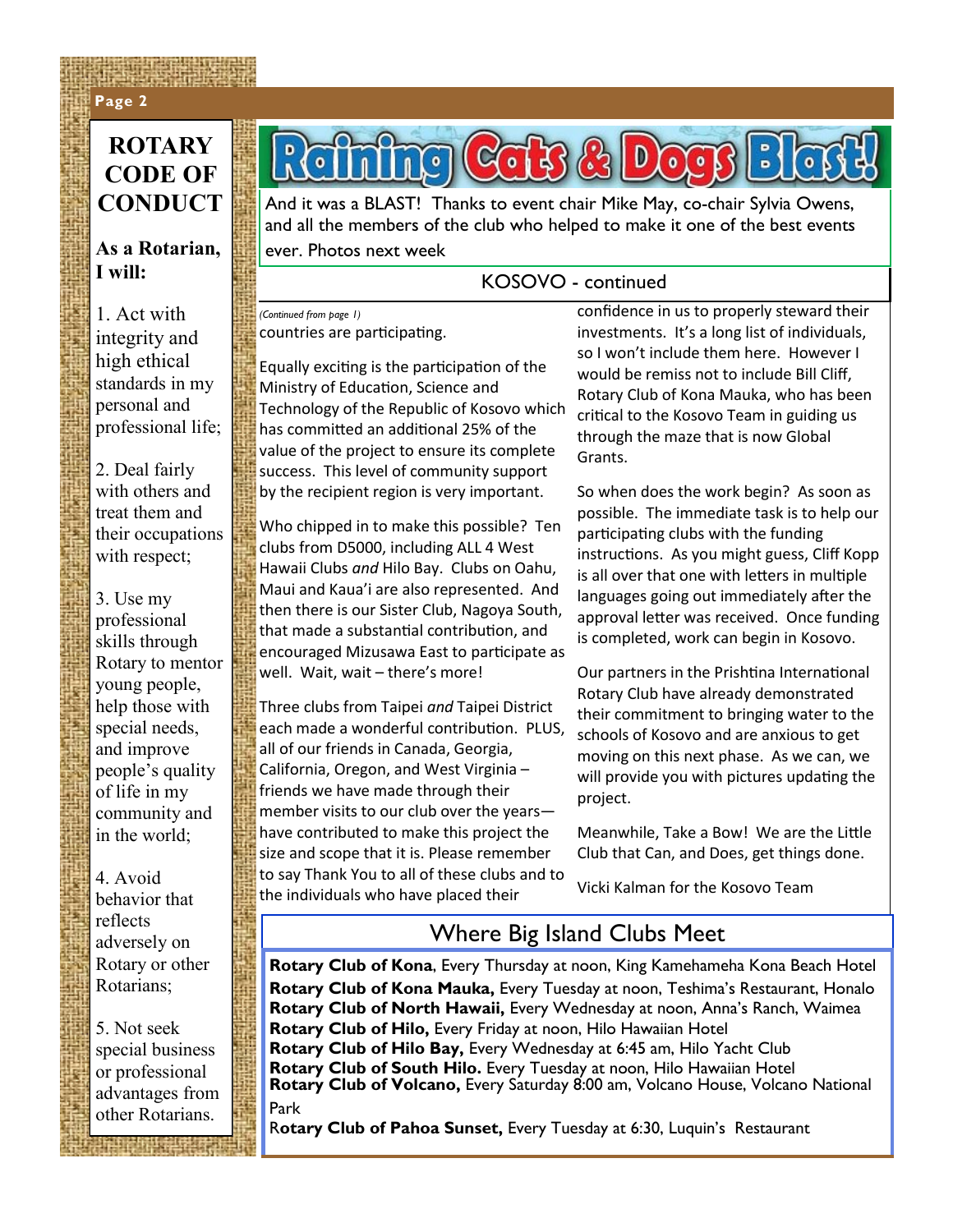